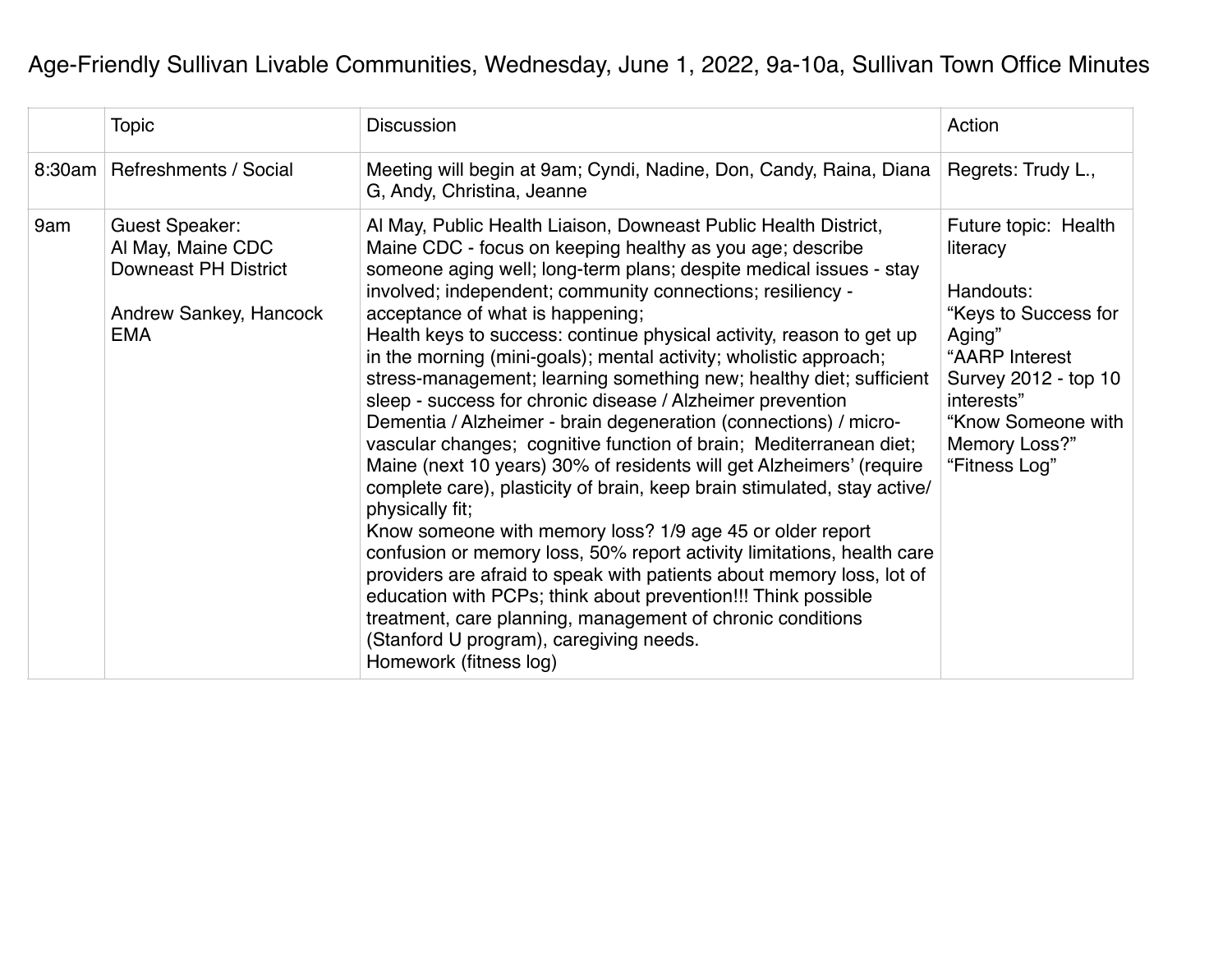|                                           | Andrew Sankey, HEMA - resilience; public health component; Al May<br>most valuable resource for public health locally; Dixon Advisory<br>committee; financially stable - recruit providers; Board of Meadow<br>View Apts - needs regional representation; full presentation at<br>Frenchman Bay Library 6/23 @ 5:30pm; natural risks, tech risks,<br>human caused risks - resilient households = resilient communities<br>Bottle water - replace when expired<br>Wood shed | Handouts:<br><b>FEMA</b> "Preparing<br>Your Pets for<br><b>Emergencies Makes</b><br>Sense"<br><b>FEMA</b> "Preparing<br><b>Makes Sense for</b><br><b>Older Americans"</b><br><b>FEMA</b> "Preparing<br><b>Makes Sense for</b><br>People with<br>Disabilities, Others<br>with Access &<br><b>Functional Needs &amp;</b><br>the Whole<br>Community"<br><b>DHS</b> "Emergency<br>Supply List"<br><b>Maine Prepares</b><br>"make a plan, stay<br>informed, help<br>others" |
|-------------------------------------------|----------------------------------------------------------------------------------------------------------------------------------------------------------------------------------------------------------------------------------------------------------------------------------------------------------------------------------------------------------------------------------------------------------------------------------------------------------------------------|------------------------------------------------------------------------------------------------------------------------------------------------------------------------------------------------------------------------------------------------------------------------------------------------------------------------------------------------------------------------------------------------------------------------------------------------------------------------|
| Funding & Finance:                        | No updates                                                                                                                                                                                                                                                                                                                                                                                                                                                                 |                                                                                                                                                                                                                                                                                                                                                                                                                                                                        |
| <b>Community Organization</b><br>Updates: | Frenchman Bay Library<br>Sorrento-Sullivan Historical Society<br><b>Sullivan-Sorrento Recreation Center</b>                                                                                                                                                                                                                                                                                                                                                                | No updates (no time)                                                                                                                                                                                                                                                                                                                                                                                                                                                   |
| Legislation / Civic<br>Engagement         | https://sullivanmaine.org/election-information/<br>June 7th 6:30p Candidate Forum, Sorrento-Sullivan Rec Center<br>June 14th Maine primary election, RSU24 referendum, local Select<br>Board and RSU24 Board elections<br>June 27th Annual Town Meeting at Rec Center                                                                                                                                                                                                      |                                                                                                                                                                                                                                                                                                                                                                                                                                                                        |